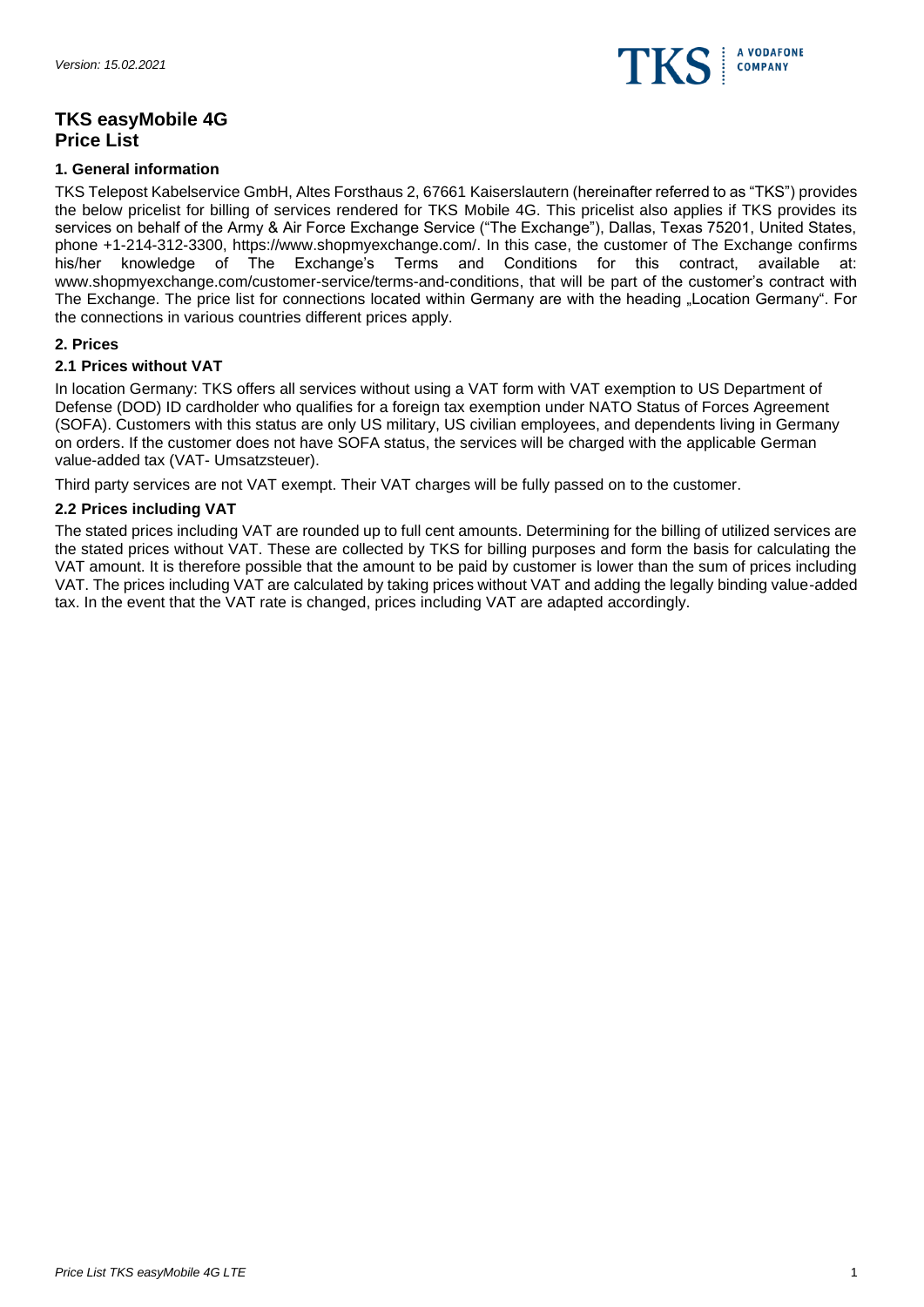

# **3. Standard Services**

|     |                                                                                                                                                                                                                                                                                                                                                                                                                        | <b>Monthly Price</b> |            | <b>Activation Price</b> |            |
|-----|------------------------------------------------------------------------------------------------------------------------------------------------------------------------------------------------------------------------------------------------------------------------------------------------------------------------------------------------------------------------------------------------------------------------|----------------------|------------|-------------------------|------------|
| No. | <b>Service</b>                                                                                                                                                                                                                                                                                                                                                                                                         | without VAT          | incl. VAT  | without                 | incl. VAT  |
|     |                                                                                                                                                                                                                                                                                                                                                                                                                        | <b>EUR</b>           | <b>EUR</b> | <b>VAT EUR</b>          | <b>EUR</b> |
|     | <b>Monthly basic fee</b>                                                                                                                                                                                                                                                                                                                                                                                               |                      |            |                         |            |
| 3.1 | TKS 4G LTE XS (without hardware)<br>Flat rate for calls to German mobile & fixed networks, and Text flat rate.<br>Data usage flat rate with up to 500 mbps download & 100 mbps upload, this<br>represents the upper limit and cannot be guaranteed, speed limitaion to 32<br>kbps after 4 GB.                                                                                                                          | 29,95                | 35,64      | 29,95                   | 35,64      |
| 3.2 | <b>TKS 4G LTE S (without hardware)</b><br>Flat rate for calls to German mobile & fixed networks, and Text flat rate.<br>Data usage flat rate with up to 500 mbps download & 100 mbps upload, this<br>represents the upper limit and cannot be guaranteed, speed limitaion to 32<br>kbps after 8 GB.                                                                                                                    | 36,95                | 43,97      | 29,95                   | 35,64      |
| 3.3 | TKS 4G LTE M (without hardware)<br>Flat rate for calls to German mobile & fixed networks, and Text flat rate.<br>Data usage flat rate with up to 500 mbps download & 100 mbps upload, this<br>represents the upper limit and cannot be guaranteed, speed limitaion to 32<br>kbps after 16 GB                                                                                                                           | 44,95                | 53,49      | 29,95                   | 35,64      |
| 3.4 | TKS 4G LTE L (without hardware)<br>Flat rate for calls to German mobile & fixed networks, and Text flat rate.<br>Data usage flat rate with up to 500 mbps download & 100 mbps upload, this<br>represents the upper limit and cannot be guaranteed, speed limitaion to 32<br>kbps after 32 GB                                                                                                                           | 52,95                | 63,01      | 29,95                   | 35,64      |
| 3.5 | TKS 4G LTE UNLIMITED (without hardware)<br>Flat rate for calls to German mobile & fixed networks, and Text flat rate.<br>Data usage: national = flat rate<br>Data usage: EU & easyTravel option = 45 GB (exceeding 45 GB will be<br>charged at € 0,0030 per MB, price without VAT)<br>Data transmission - with up to 500 mbps download & 100 mbps upload, this<br>represents the upper limit and cannot be guaranteed. | 64,95                | 77,29      | 29,95                   | 35,64      |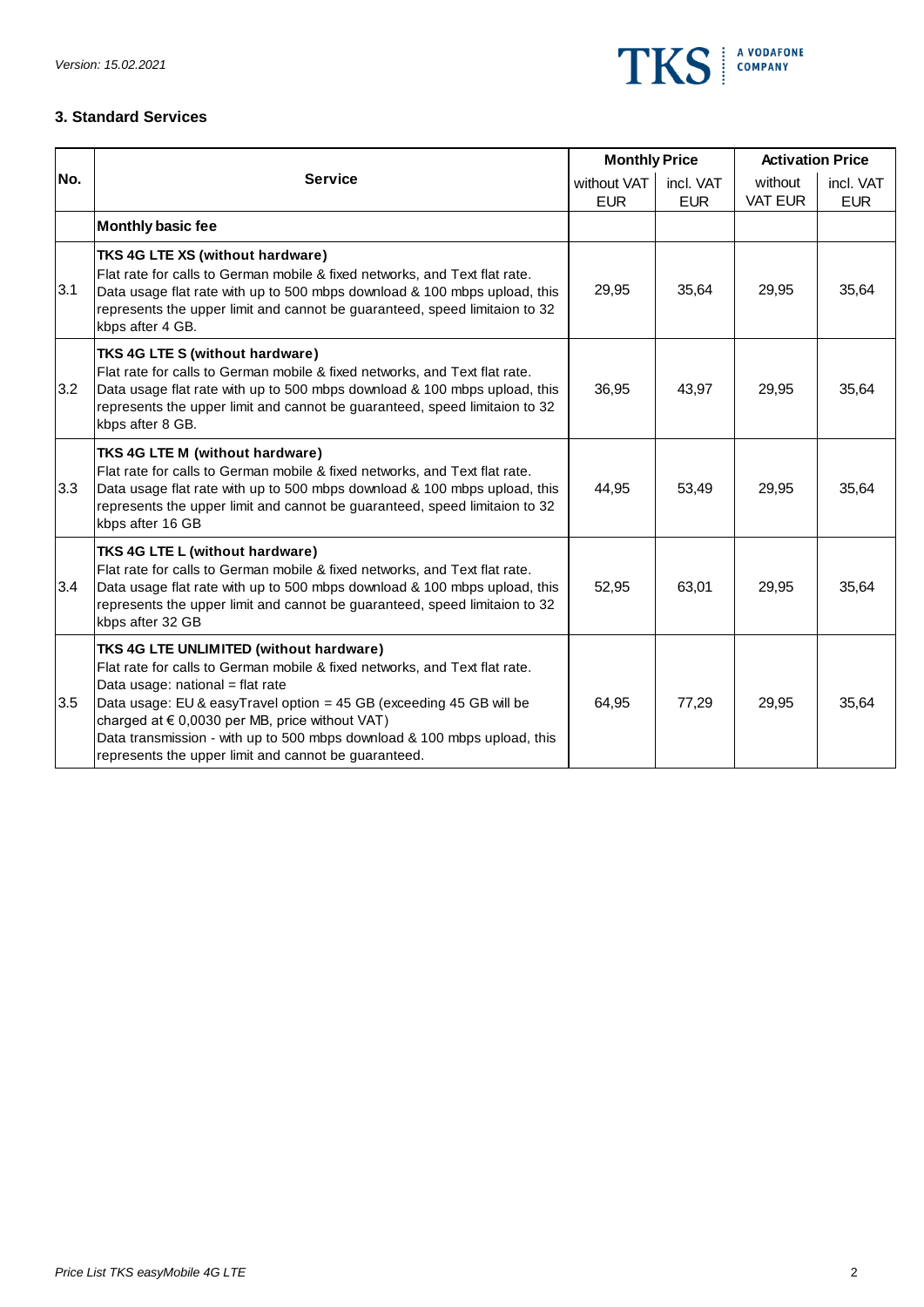

# **Standard Services**

|      |                                                                                                                                                                                                                                                                                                                                | <b>Monthly Price</b>      |                         | <b>Activation Price</b>   |                   |  |
|------|--------------------------------------------------------------------------------------------------------------------------------------------------------------------------------------------------------------------------------------------------------------------------------------------------------------------------------|---------------------------|-------------------------|---------------------------|-------------------|--|
| No.  | <b>Service</b>                                                                                                                                                                                                                                                                                                                 | without VAT<br><b>EUR</b> | incl. VAT<br><b>EUR</b> | without VAT<br><b>EUR</b> | incl. VAT<br>EUR. |  |
|      | Monthly basic fee                                                                                                                                                                                                                                                                                                              |                           |                         |                           |                   |  |
| 3.6  | 4G LTE Data Nat S (without hardware)<br>Data tariff (only for data usage)<br>Data usage flat rate with a download speed of up to 500<br>mbps and an upload of up to 100 mbps, speed limitation<br>to 64 kbps after 2 GB                                                                                                        | 16,95                     | 20,17                   | 29,95                     | 35,64             |  |
| 3.7  | 4G LTE Data Nat M (without hardware)<br>Data tariff (only for data usage)<br>Data usage flat rate with a download speed of up to 500<br>mbps and an upload of up to 100 mbps, speed limitation<br>to 64 kbps after 5 GB                                                                                                        | 21,95                     | 26,12                   | 29,95                     | 35,64             |  |
| 3.8  | 4G LTE Data Nat L (without hardware)<br>Data tariff (only for data usage)<br>Data usage flat rate with a download speed of up to 500<br>mbps and an upload of up to 100 mbps, speed limitation<br>to 64 kbps after 12 GB                                                                                                       | 26,95                     | 32,07                   | 29,95                     | 35,64             |  |
| 3.9  | 4G LTE Data Nat XL (without hardware)<br>Data tariff (only for data usage)<br>Data usage flat rate with a download speed of up to 500<br>mbps and an upload of up to 100 mbps, speed limitation<br>to 64 kbps after 20 GB                                                                                                      | 34,95                     | 41,59                   | 29,95                     | 35,64             |  |
| 3.10 | 4G LTE Data Int M (without hardware)<br>Data tariff (only for data usage)<br>Data usage flat rate with a download speed of up to 500<br>mbps and an upload of up to 100 mbps, speed limitation<br>to 64 kbps after 16 GB                                                                                                       | 34,95                     | 41,59                   | 29,95                     | 35,64             |  |
| 3.10 | 4G LTE Data Int L (without hardware)<br>Data tariff (only for data usage)<br>Data usage flat rate with a download speed of up to 500<br>mbps and an upload of up to 100 mbps, speed limitation<br>to 64 kbps after 32 GB                                                                                                       | 42,95                     | 51,11                   | 29,95                     | 35,64             |  |
| 3.11 | 4G LTE Data Int Max (without hardware)<br>Data tariff (only for data usage)<br>Data usage: national = flat rate and $EU = 45 GB$<br>(exceeding 45 GB will be charged at € 0,0030 per MB,<br>price without VAT) with up to 500 mbps download & 100<br>mbps upload, this represents the upper limit and cannot<br>be guaranteed. | 75,95                     | 90,38                   | 29,95                     | 35,64             |  |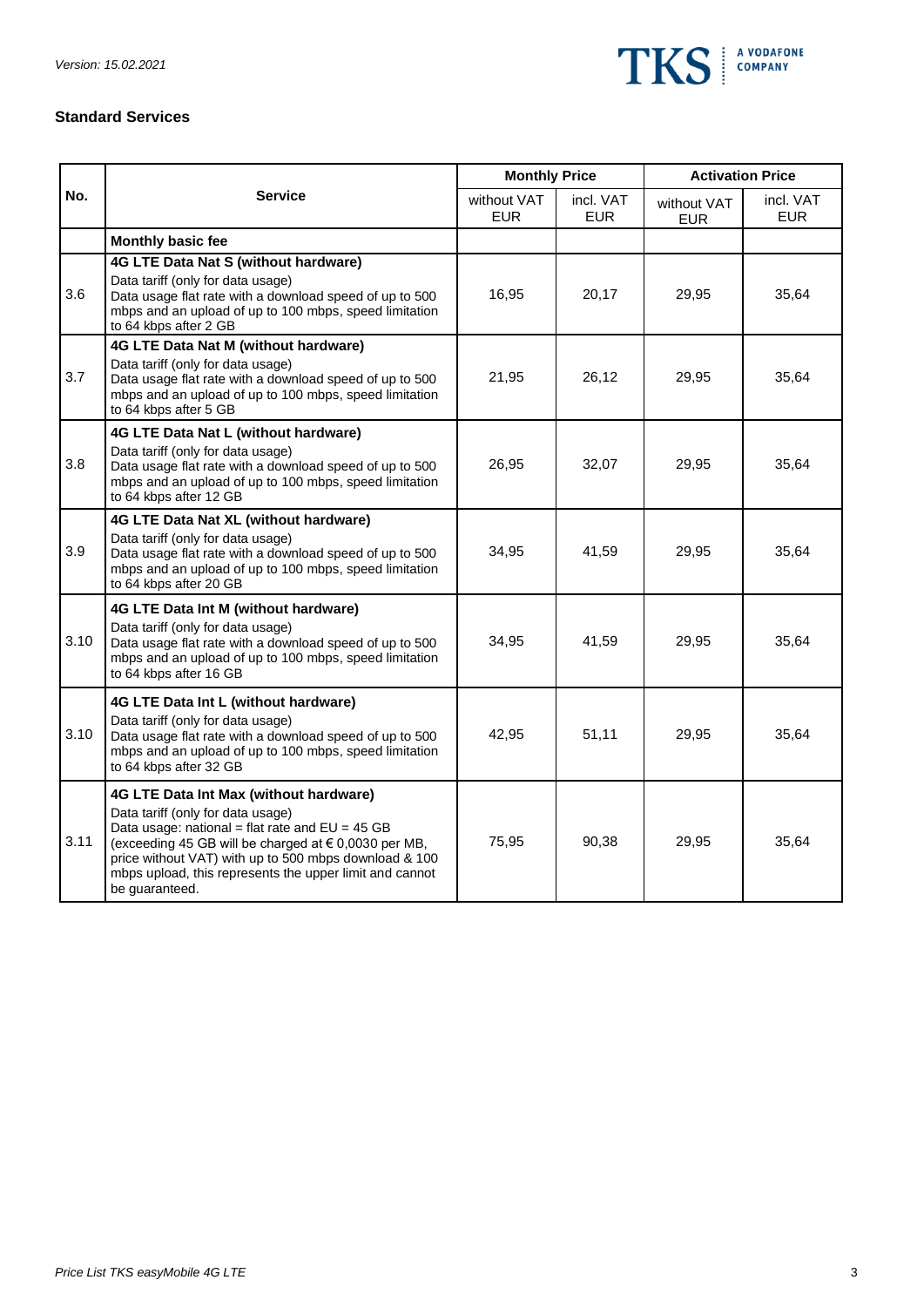

### **4. Additional Options**

|       |                                                                                                                           | <b>Price</b> |               | <b>Activation Price</b> |            |
|-------|---------------------------------------------------------------------------------------------------------------------------|--------------|---------------|-------------------------|------------|
| No.   | <b>Service</b>                                                                                                            | without VAT  | incl. VAT EUR | without VAT             | incl. VAT  |
|       |                                                                                                                           | <b>EUR</b>   |               | <b>EUR</b>              | <b>EUR</b> |
| 4.1   | GigaPass* (Only available with 4G LTE XS -L service plans)                                                                |              |               |                         |            |
| 4.1.1 | Chat Pass, monthly                                                                                                        | 4,20         | 5,00          | 0,00                    | 0,00       |
| 4.1.2 | Social Pass, monthly                                                                                                      | 4,20         | 5,00          | 0,00                    | 0,00       |
| 4.1.3 | Music Pass, monthly                                                                                                       | 4,20         | 5,00          | 0,00                    | 0,00       |
|       | Video Pass, monthly<br>4.1.4 (Not available with: 4G LTE XS, 4G LTE S-activated before 2019<br>or UNLIMITED service plan) | 8,40         | 10,00         | 0,00                    | 0,00       |
| 4.2   | SpeedUp ** (Not available for 4G LTE UNLIMITED & Data service<br>plans)                                                   |              |               |                         |            |
| 4.2.1 | SpeedUp 1 GB, monthly                                                                                                     | 5,84         | 6,95          | 0,00                    | 0,00       |
| 4.2.2 | SpeedUp 3 GB, monthly                                                                                                     | 12,56        | 14,95         | 0,00                    | 0,00       |
| 4.2.3 | SpeedUp 6 GB, monthly                                                                                                     | 20,97        | 24,95         | 0,00                    | 0,00       |
| 4.3   | SpeedFlex - Smartphone (Voice) service plans***                                                                           |              |               |                         |            |
| 4.3.1 | SpeedFlex 500 - 500 additional MB with unlimited speed                                                                    | 4,20         | 5,00          | 0,00                    | 0,00       |
| 4.3.2 | SpeedFlex 1 - 1 additional GB with unlimited speed                                                                        | 8,40         | 10,00         | 0,00                    | 0,00       |
| 4.4   | SpeedFlex - Data service plans****                                                                                        |              |               |                         |            |
| 4.4.1 | SpeedFlex 500 - 500 additional MB with unlimited speed                                                                    | 4,19         | 4,99          | 0,00                    | 0,00       |
|       | 4.4.2 SpeedFlex 3 - 3 additional GB with unlimited speed                                                                  | 12,60        | 14,99         | 0,00                    | 0,00       |

\* **GigaPass options** - Only available with TKS 4G LTE XS - L service plans (not available for 4G LTE UNLIMITED or Data service plans). The GigaPass options starts on the requested date and ends with the termination of mobile contract. The GigaPass options can not be canceled without cancelling the entire mobile contract.

The GigaPasses have their own data volume budget for usage in EU-Abroad, Great Britain, Lichtenstein, Norway, and Island. The budget consists of 45 GB per billing cycle for all free and additional (fee-based) passes together. The customer receives the GigaPass roaming information via text by entry into an EU (also Great Britain, Lichtenstein, Norway, and Island) foreign country. After the customer has used 80% of the GigaPass budget they will be informed via text. After the complete budget of 45 GB has been reached the included tariff volume will be used for any further usage in EU-Abroad, Lichtenstein, Norway, and Island for the present billing time frame. After the included tariff data volume has been reached the speed will be limited to 32 kbps, if there is no SpeedFlex option booked.

\*\* **SpeedUp options** - Not available for 4G LTE UNLIM'ITED or Data service plans.

The SpeedUp option starts on the requested date and ends with the termination of mobile contract. The SpeedUp option can not be canceled without cancelling the entire mobile contract. The unused data will expire at the end of the billing cycle and will not rollover to the next billing cycle..

\*\*\* **SpeedFlex** - Only availbale with **Smartphone (Voice) service plans**.

The SpeedFlex are options that can only be booked by the customer after the 100% of the data volume has been used. The customer can book the option by replying to the 80% warning text or by sending the desired data volume ("500", or "1") per text to 70997.

\*\*\*\* **SpeedFlex** - Only availbale with **Data service plans**.

The SpeedFlex are options that can only be booked by the customer after the 100% of the data volume has been used. The customer can book the option by replying to the warning text or by sending the desired data volume ("500", or "3") per text to 70997.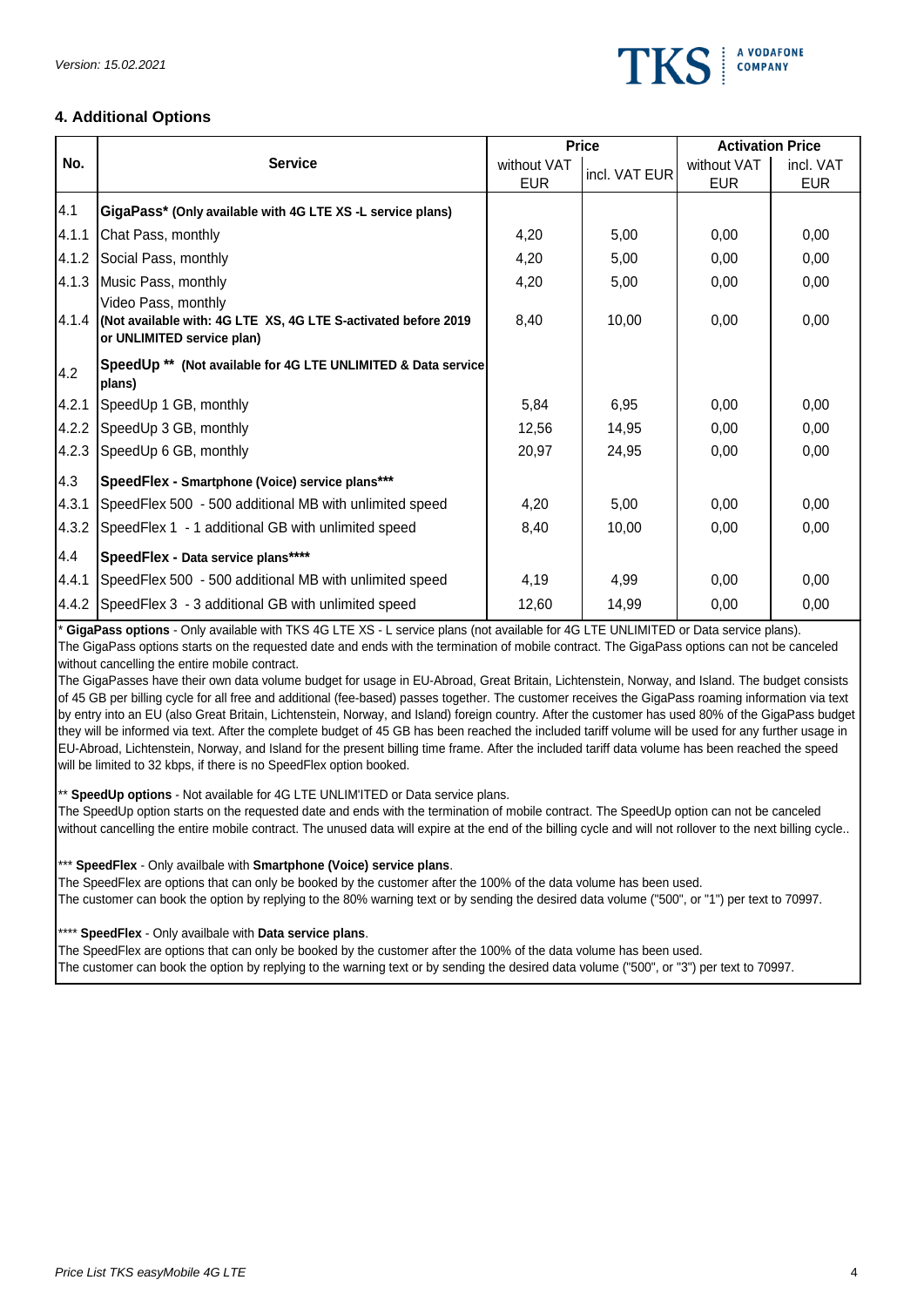

### **Additional Options**

|      |                                                                                                                                                                                                                    | <b>Price</b>      |                   | <b>Activation Price</b> |            |
|------|--------------------------------------------------------------------------------------------------------------------------------------------------------------------------------------------------------------------|-------------------|-------------------|-------------------------|------------|
| No.  | <b>Service</b>                                                                                                                                                                                                     | without VAT       | incl. VAT EUR     | without VAT             | incl. VAT  |
|      |                                                                                                                                                                                                                    | <b>EUR</b>        |                   | <b>EUR</b>              | <b>EUR</b> |
| 14.5 | MinutenPaket EU Tag 120 Option*****<br>(Not available for Data service plans)<br>This option provides the capability to make calls from Germany<br>(not a roaming option) to mobile & landline networks of the EU. | 4.19<br>(per day) | 4.99<br>(per day) | 0.00                    | 0,00       |
| 14.6 | easyConnect Global Option******<br>(Not available for Data service plans)<br>This option provides over the myTKS App a calling flat rate to<br>selected countries (refer to TKS easyConnect price list).           | 12.95             | 15.41             | 0.00                    | 0,00       |

\*\*\*\*\* **MinutePaket EU Tag 120 option** - Only available with TKS 4G LTE service plans . Not available for Data service plans.

The option provides the capability to make calls from Germany (not a roaming option) to mobile & landline networks of the EU. The 120 minutes budget starts immediately after booking and is valid until the end of the following day (11:59 p.m.).

The included budget does not include conference calls, premium rate services, call forwarding, video phoning, text-services, service numbers, and premium billing numbers.

The minute package ends automatically at the specified time and does not have to be canceled in advance. Unused minutes will also expire at this time. Exceeding the included 120 min. budget within the booked time frame will be charged at the standard international EU rate. The "MinutePackage EU Tag 120" can be booked via SMS code: SMS on 70127 / Text Code: TAGEU

\*\*\*\*\*\* **easyConnect Mobile Global option** - Only available with TKS 4G LTE service plans . Not available for Data service plans.

With the easyConnect Mobile Global option all easyConnect Global countries (landlines and certain mobile connections), can be called free of charge according to the fair use policy.

The fair use policy permits a maximum total talk time (incoming & outgoing calls) of 20,000 min per month over the myTKS App. After 4 hours of continuous use the connection will automatically be disconnected. Price for exceeding included fair use budget will be charged at standard Global rates (refer to easyConnect price list).

The myTKS App will be terminated by exceeding the fair use budget over two consequent months.

Cancellations are only valid to the end of the following month.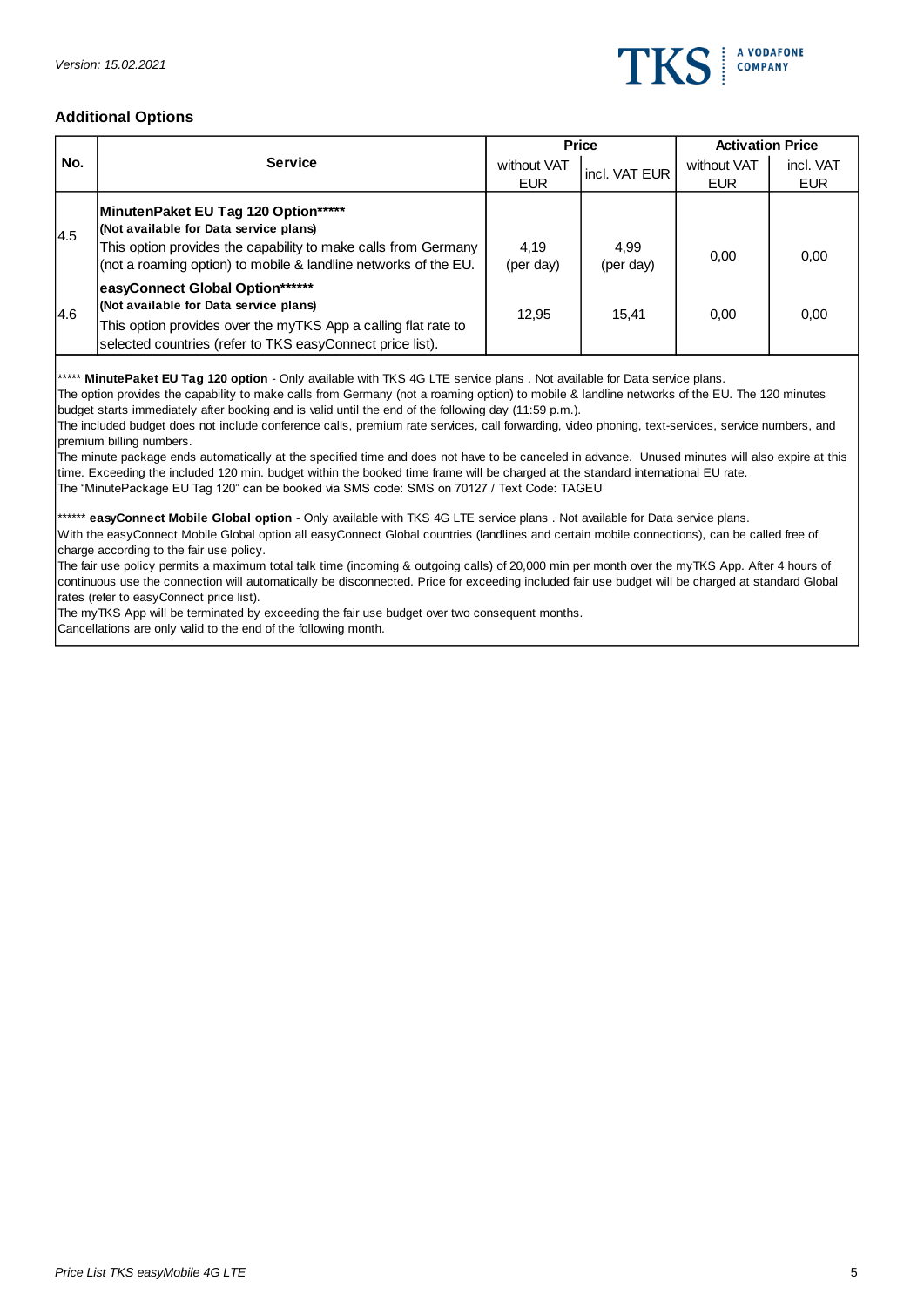

## **5. Services**

|        |                                                                                                             | <b>Monthly Price</b> |            | <b>Activation Price</b> |            |
|--------|-------------------------------------------------------------------------------------------------------------|----------------------|------------|-------------------------|------------|
| No.    | <b>Service</b>                                                                                              | without VAT          | incl. VAT  | without VAT             | incl. VAT  |
|        | <b>Activation Rates</b>                                                                                     | <b>EUR</b>           | <b>EUR</b> | <b>EUR</b>              | <b>EUR</b> |
| 5.1    | Upgrade to a higher monthly plan                                                                            | 0,00                 | 0,00       | 0,00                    | 0,00       |
| 5.2    | Downgrade to a lower monthly plan                                                                           | 0,00                 | 0,00       | 80,00                   | 95,20      |
| 5.3    | Portfolio change - Processing Fee (TeM)                                                                     | 0,00                 | 0,00       | 9,95                    | 11,84      |
|        | <b>Additional Services</b>                                                                                  |                      |            |                         |            |
| 5.4    | Itemized billing                                                                                            | 0,00                 | 0,00       | 0,00                    | 0,00       |
| 5.5    | Additional charge for sending of paper invoice, monthly fee                                                 | 2,50                 | 2,98       | 0,00                    | 0,00       |
| 5.6    | Charge for a duplicate invoice / document, one-time fee per duplicate                                       | 0,00                 | 0,00       | 2,95                    | 3,51       |
| 5.7    | Late fee*                                                                                                   | 0,00                 | 0,00       | 7,95                    | 9,46       |
| 5.8    | Charge for returned direct-debit orders (fee depends on the institut)*                                      | 0,00                 | 0,00       | $0,18 - 5,95$           |            |
| 5.9    | Charge for returned credit card direct-debit orders (fee depends on the institut)*                          | 0,00                 | 0,00       | $0,18 - 5,95$           |            |
| 5.10   | Reconnection fee after blocking<br>(available reconnection time is limited)                                 | 0,00                 | 0,00       | 19,95                   | 23,74      |
| 5.11   | Processing fee                                                                                              | 0,00                 | 0,00       | 9,95                    | 11,84      |
| 5.12   | Charge per MultiSIM card:                                                                                   |                      |            |                         |            |
| 5.12.1 | MultiSIM card - for TKS easyMobile Smartphone (Voice only) tariff plan (excluding<br>UNLIMITED tariff plan) | 5,00                 | 5,95       | 29,95                   | 35,64      |
| 5.12.2 | MultiSIM card - for TKS easyMobile UNLIMITED tariff plan                                                    | 10,00                | 11,90      | 29,95                   | 35,64      |
| 5.13   | Charge for a replacement SIM card or MultiSIM                                                               | 0,00                 | 0,00       | 19,95                   | 23,74      |
| 5.14   | Change of telephone number                                                                                  | 0,00                 | 0,00       | 19,95                   | 23,74      |
| 5.15   | Charge for replacement SIM and cell phone number at same time                                               | 0,00                 | 0,00       | 29,95                   | 35,64      |
| 5.16   | Charge for PUK information                                                                                  | 0,00                 | 0,00       | 4,95                    | 5,89       |
| 5.17   | Charge for inporting a cell phone number from an other provider                                             | 0,00                 | 0,00       | 0,00                    | 0,00       |
| 5.18   | Charge for outporting a cell phone number to another provider                                               | 0,00                 | 0,00       | 5,73                    | 6,82       |
| 5.19   | Block on service                                                                                            | 0,00                 | 0,00       | 9,95                    | 11,84      |
| 5.20   | Block on service caused by non-payment                                                                      | 0,00                 | 0,00       | 9,95                    | 11,84      |
| 5.21   | Block for outgoing international calls                                                                      | 0,00                 | 0,00       | 9,95                    | 11,84      |
| 5.22   | Block for Roaming (Complete block for voice and data)                                                       | 0,00                 | 0,00       | 9,95                    | 11,84      |
| 5.23   | Block for Premium Voice Short dial numbers - (complete 22 prefix number range)                              | 0,00                 | 0,00       | 0,00                    | 0,00       |
| 5.24   | Block for 0900 numbers (automatically preset)                                                               | 0,00                 | 0,00       | 0,00                    | 0,00       |
| 5.25   | Block for 0180 numbers (automatically preset)                                                               | 0,00                 | 0,00       | 0,00                    | 0,00       |
| 5.26   | Block for 118x numbers (automatically preset)                                                               | 0,00                 | 0,00       | 0,00                    | 0,00       |
| 5.27   | Block for 0137 numbers (automatically preset)                                                               | 0,00                 | 0,00       | 0,00                    | 0,00       |
| 5.28   | Block for mobile payment (automatically preset)                                                             | 0,00                 | 0,00       | 0,00                    | 0,00       |

\* These additional services are always charged without VAT.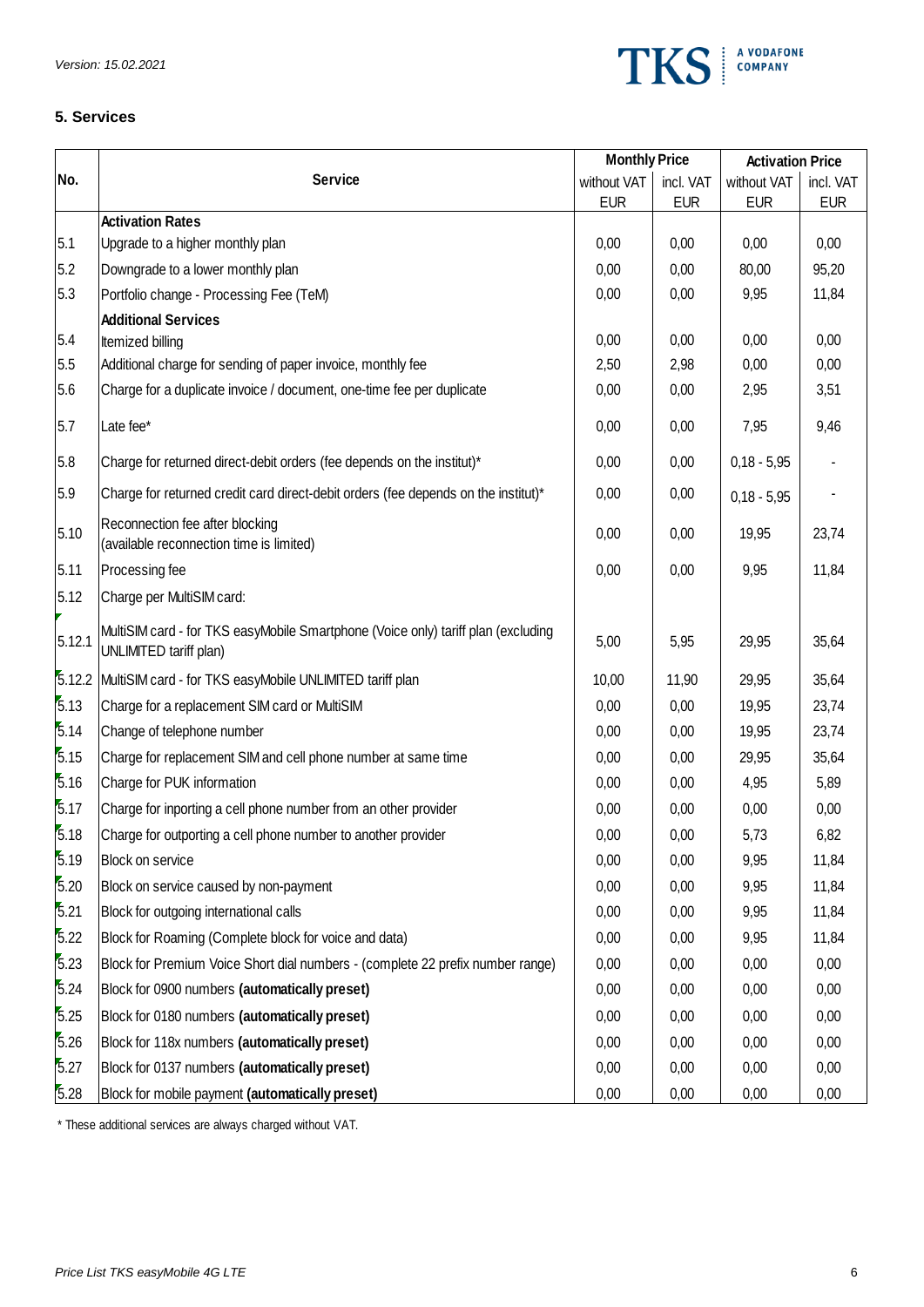

### **6. TKS easyMobile Telephone Connections**

#### **6.1 Billing basics**

The price calculation is determined by the connection duration, the kind of connections and the tariff times. The billed connection time generally starts with the acceptation at the called party side. The connection time ends with the termination of the phone connection. For all phone connections initiated over a TKS easyMobile service a metering rate of 60 seconds applies, if there are no further agreements. Each 60 second time frame will be charged referring to the currently valid pricelist.

#### **6.2 Germany connections**

#### **6.2.1 German fixed network (Location Germany)**

German fixed network call connections are connections for outgoing calls initiated by the customers themselves, for calling German fixed network phone numbers<sup>1),2)</sup> with area code that are connected through TKS.

1) Phone numbers starting with 00, 01, 031, 0500, 0501, 0601, 0700, 0701, 0800, 0801, 0900, 0901, 0902, 0903, 0904 and 0905 are not billed as German fixed network calls according to the currently valid regulations of the Bundesnetzagentur. Numbers starting with these prefixes and premium rate services not included in any budgets or flat rates.

<sup>2)</sup> Phone numbers starting with 032 are not billed as German fixed network calls according to the currently valid regulations of the Bundesnetzagentur. Numbers starting with this prefix are included in the TKS budgets or flat rates. Exceeding the TKS budget will be charged at  $\in 0.29$  per min.

### **6.3 Standard rates for Text & MMS (Location Germany)**

|       |                                                                     | <b>Price per Text / MMS</b> |                         |  |
|-------|---------------------------------------------------------------------|-----------------------------|-------------------------|--|
| No.   | <b>Standard rates for Text &amp; MMS</b>                            | without VAT<br><b>EUR</b>   | Incl. VAT<br><b>EUR</b> |  |
| 6.3.1 | Price per Text inland to all German mobile networks:                | 0,00                        | 0,00                    |  |
| 6.3.2 | Price per MMS up to 300 kb inland to all<br>German mobile networks: | 0,00                        | 0.00                    |  |
| 6.3.3 | Price per MMS up to 300 kb inland to an<br>e-mail address:          | 0.27                        | 0,32                    |  |

#### **6.4 International connections**

Connections are only possible to countries listed on this pricelist. On this price list are only the international costs listed that apply for calls from Germany to a foreign country.

This price list does not apply when you are outside of German.

#### **6.5 Connection Prices for National Standard Connections (Location Germany)**

National Standard connection prices vary depending on the tariff rate that was contractually agreed to.

#### **6.6 Connection Prices for National Special Connections & Service Connections (Location Germany)**

|         | <b>Service</b>                                     | <b>Destination</b> | <b>Price per Minute</b>   |                         | <b>Plus per connection</b>       |                         |
|---------|----------------------------------------------------|--------------------|---------------------------|-------------------------|----------------------------------|-------------------------|
| No.     |                                                    | <b>Call Number</b> | without VAT<br><b>EUR</b> | Incl. VAT<br><b>EUR</b> | <b>Without VAT</b><br><b>EUR</b> | Incl. VAT<br><b>EUR</b> |
| 6.6.1   | Emergency Calls, 110 / 112                         | 110<br>112         | 0                         | 0                       |                                  |                         |
| 6.6.2   | Freephone Service, 0800 / 00800                    | 0800<br>00800      | 0,000                     | 0                       |                                  |                         |
| 6.6.3   | Personal Number (Mo - So 9:00 - 21:00)             | 700                | 0,370                     | 0,4403                  |                                  |                         |
| 6.6.4   | Personal Number (Mo - So 21:00 - 09:00)            | 700                | 0,320                     | 0,3808                  |                                  |                         |
| 6.6.5   | TKS easyConnect fixed network & Voice-over-IP, 032 | 032                | 0,244                     | 0,2904                  |                                  |                         |
| 6.6.6   | <b>Telephone Directory Inquiries</b>               |                    |                           |                         |                                  |                         |
| 6.6.6.1 | Directory Inquiries, 11818                         | 11818              | 1,320                     | 1,571                   | 0,790                            | 0,940                   |
| 6.6.6.2 | Telekom Directory Inquiries, 11833                 | 11833              | 1,190                     | 1,416                   | 0,630                            | 0,750                   |
| 6.6.6.3 | Telekom International Directory Inquiries, 11834   | 11834              | 2,261                     | 2,691                   |                                  |                         |
| 6.6.6.4 | Telekom Directory Inquiries, 11880                 | 11880              | 1,336                     | 1,590                   | 0,252                            | 0,300                   |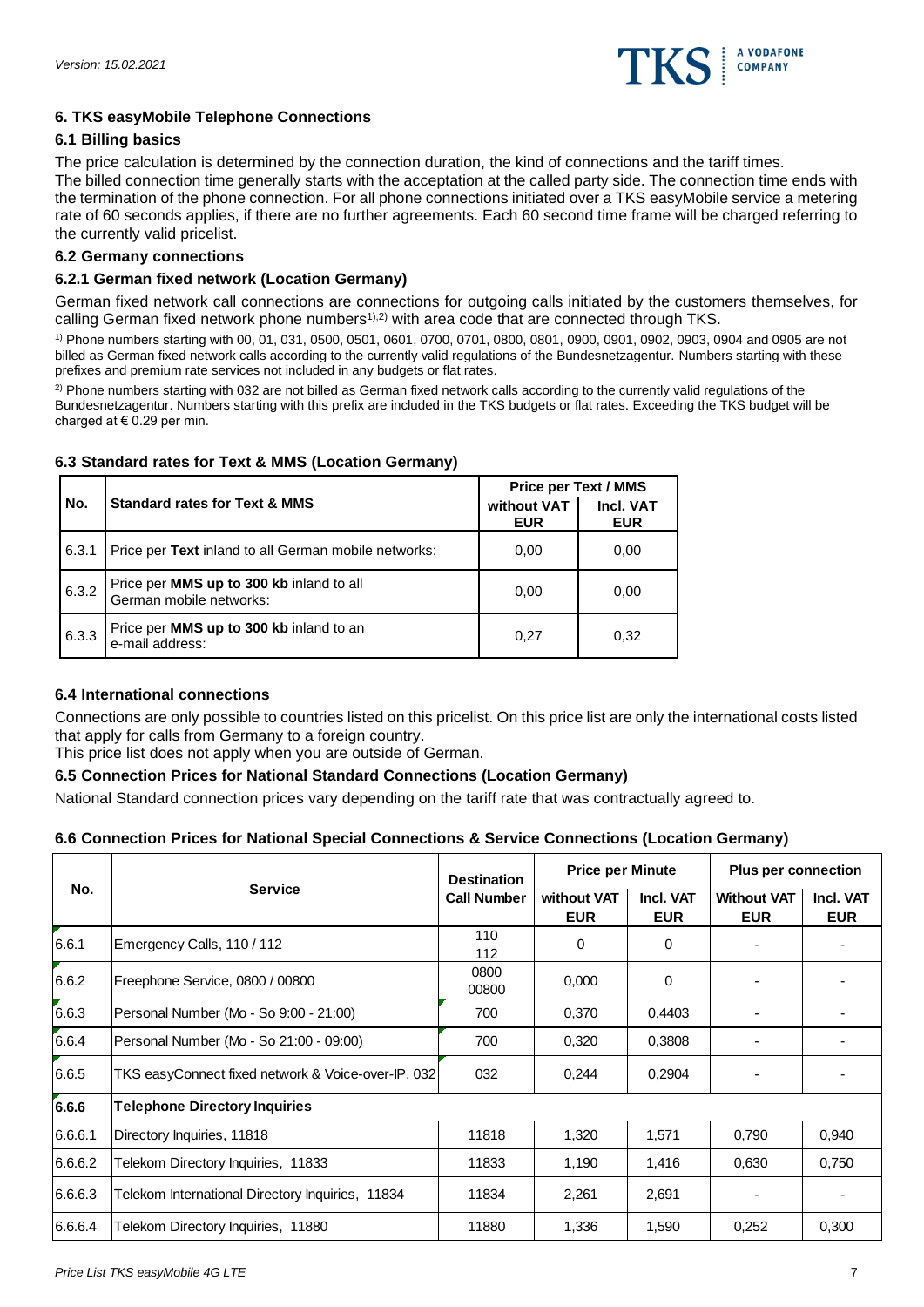

| 6.6.7 | Service numbers                                                                                                      |
|-------|----------------------------------------------------------------------------------------------------------------------|
|       | Prices for service numbers can change daily therefore TKS provides no price listing.                                 |
|       | We highly recommend the inquiring of the actual price with the respective service provider before placing each call. |

# **6.7 Connection Prices for International Standard Connections (Location Germany)**

|         |                                       |                                     | <b>Price per Minute</b>   |                         |  |
|---------|---------------------------------------|-------------------------------------|---------------------------|-------------------------|--|
| No.     | Time frame<br>Country group           |                                     | without VAT<br><b>EUR</b> | Incl. VAT<br><b>EUR</b> |  |
| 6.7.1   | <b>Calls to foreign countries</b>     |                                     |                           |                         |  |
| 6.7.1.1 | Zone 1 (EU)                           | Whole day                           | 0,189                     | 0,225                   |  |
| 6.7.1.2 |                                       | Peak (Mo till Fr 07:00 till 18:00h) | 0,832                     | 0,990                   |  |
|         | Zone 1 (Europe)                       | Off Peak (rest of the time)         | 0,580                     | 0,690                   |  |
| 6.7.1.3 | Zone 2 (USA & Canada)                 | Whole day                           | 0,920                     | 1,095                   |  |
| 6.7.1.4 | Zone 3 (Rest of the World)            | Whole day                           | 1,630                     | 1,940                   |  |
| 6.7.2   | Video calls to foreign countries      |                                     |                           |                         |  |
| 6.7.2.1 |                                       | Peak (Mo till Fr 07:00 till 18:00h) | 1,630                     | 1,940                   |  |
|         | Zone 1 (Europe)                       | Off Peak (rest of the time)         | 1,110                     | 1,321                   |  |
| 6.7.2.3 | USA & Canada                          | Whole day                           | 1,714                     | 2,040                   |  |
| 6.7.2.4 | Rest of the World                     | Whole day                           | 2,580                     | 3,070                   |  |
| 6.7.3   | <b>Text to foreign countries</b>      |                                     |                           | <b>Price per Text</b>   |  |
| 6.7.3.1 | Zone 1 (EU)                           | Whole day                           | 0,060                     | 0,071                   |  |
| 6.7.3.2 | <b>IRest of the World</b>             | Whole day                           | 0,240                     | 0,286                   |  |
| 6.7.4   | MMS up to 300 kb to foreign countries | <b>Price per MMS</b>                |                           |                         |  |
| 6.7.4.1 | all foreign countries                 | Whole day                           | 0,540                     | 0.643                   |  |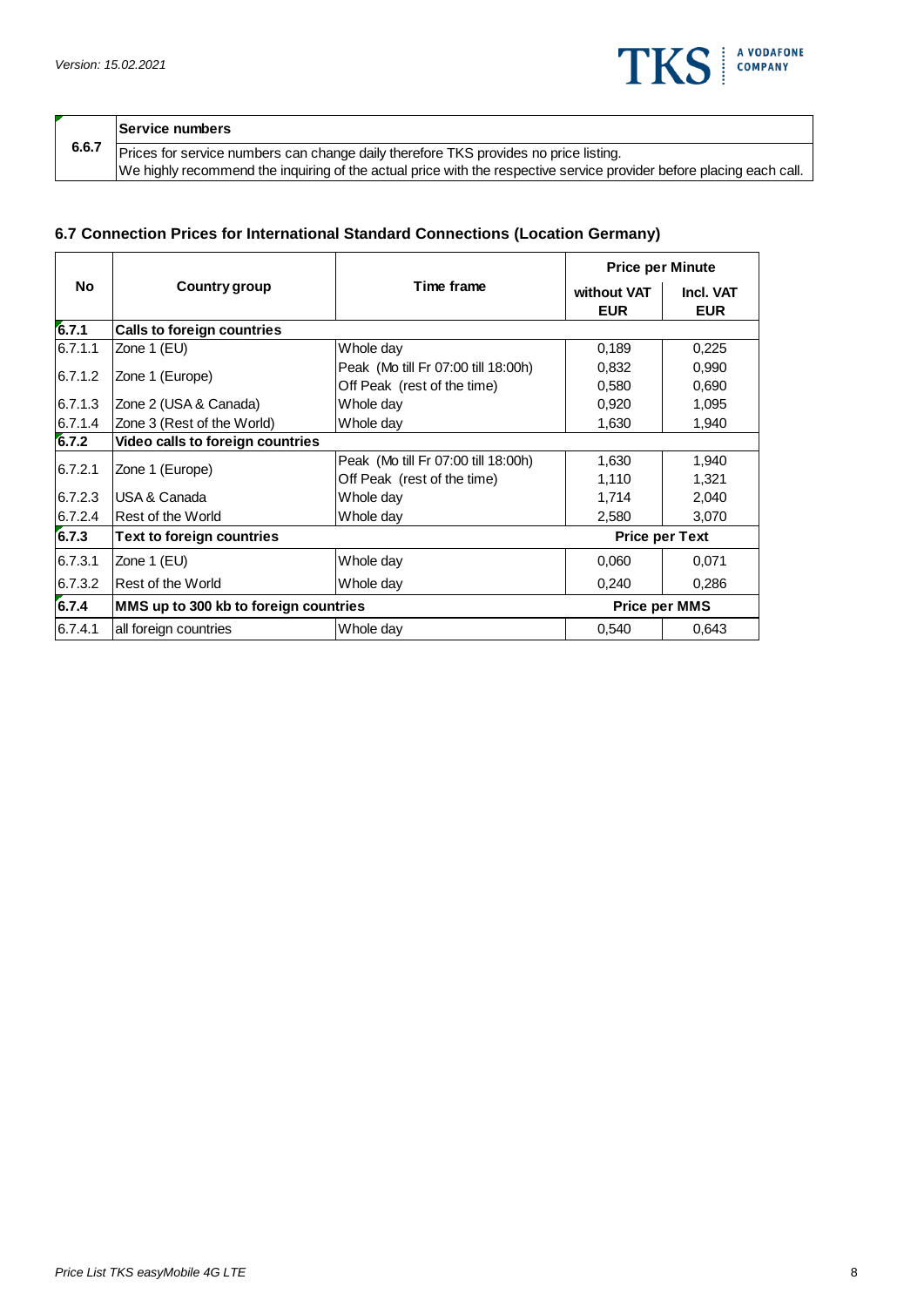

### **6.8 Connection Prices for International Standard Connections (Roaming)**

|           |                                                                                    | <b>Price per Minute</b>                 |                                |  |  |
|-----------|------------------------------------------------------------------------------------|-----------------------------------------|--------------------------------|--|--|
| <b>No</b> | <b>Country group</b>                                                               | without VAT EUR                         | <b>Incl. VAT</b><br><b>EUR</b> |  |  |
| 6.8.1     | Calls made outside of Germany (Roaming) - only with Vodafone Partner network       |                                         |                                |  |  |
| 6.8.1.1   | EU - 4G LTE smartphone tariff                                                      | 0,000                                   | 0,000                          |  |  |
| 6.8.1.2   | Europe 1                                                                           | 0,916                                   | 1,090                          |  |  |
| 6.8.1.3   | Europe 2, USA & Canada                                                             | 1,471                                   | 1,750                          |  |  |
| 6.8.1.4   | World 1                                                                            | 2,295                                   | 2,731                          |  |  |
| 6.8.1.5   | World 2                                                                            | 4,606                                   | 5.481                          |  |  |
| 6.8.2     | Calls received outside of Germany (Roaming) - only with Vodafone Partner network   |                                         |                                |  |  |
| 6.8.2.1   | EU - 4G LTE smartphone tariff                                                      | 0,000                                   | 0,000                          |  |  |
| 6.8.2.2   | Europe                                                                             | 0,614                                   | 0,731                          |  |  |
| 6.8.2.3   | USA, Canada                                                                        | 0,706                                   | 0,840                          |  |  |
| 6.8.2.4   | Rest of the World                                                                  | 1,530                                   | 1,821                          |  |  |
| 6.8.3     | Outgoing text messages outside of Germany (Roaming) - only with VF Partner network |                                         |                                |  |  |
| 6.8.3.1   | EU - 4G LTE smartphone tariff                                                      | 0,000                                   | 0,000                          |  |  |
| 6.8.3.2   | All other countries                                                                | 0,412                                   | 0,490                          |  |  |
| 6.8.4     | Incoming text messages outside of Germany (Roaming) - only with VF Partner network |                                         |                                |  |  |
| 6.8.4.1   | All countries                                                                      | 0,000                                   | 0,000                          |  |  |
| 6.8.5     | Outgoing MMS outside of Germany (Roaming) - only with VF Partner networks          |                                         |                                |  |  |
| 6.8.5.1   | EU - 4G LTE smartphone tariff                                                      | 0,050                                   | 0,060                          |  |  |
| 6.8.5.2   | Switzerland                                                                        | 0,831                                   | 0,989                          |  |  |
| 6.8.5.3   | Rest of the World                                                                  | 0,109                                   | 0,130                          |  |  |
| 6.8.6     | Incoming MMS outside of Germany (Roaming) - only with VF Partner networks          |                                         |                                |  |  |
| 6.8.6.1   | EU                                                                                 | 0,000                                   | 0,000                          |  |  |
| 6.8.6.2   | Switzerland                                                                        | 0,000                                   | 0,000                          |  |  |
| 6.8.6.3   | Rest of the World                                                                  | 0,664                                   | 0,790                          |  |  |
| 6.8.7     | Data usage outside of Germany (Roaming) - only with VF Partner networks            |                                         |                                |  |  |
| 6.8.7.1   | EU - Data usage according to the original plan                                     | 0,000                                   | 0,000                          |  |  |
| 6.8.7.2   | Rest of the World                                                                  | Refer to 5.9 Additional Roaming Options |                                |  |  |

**Important:** Prices are only valid when using a Vodafone Partner Network.

Prices for calls made or received within other networks may vary.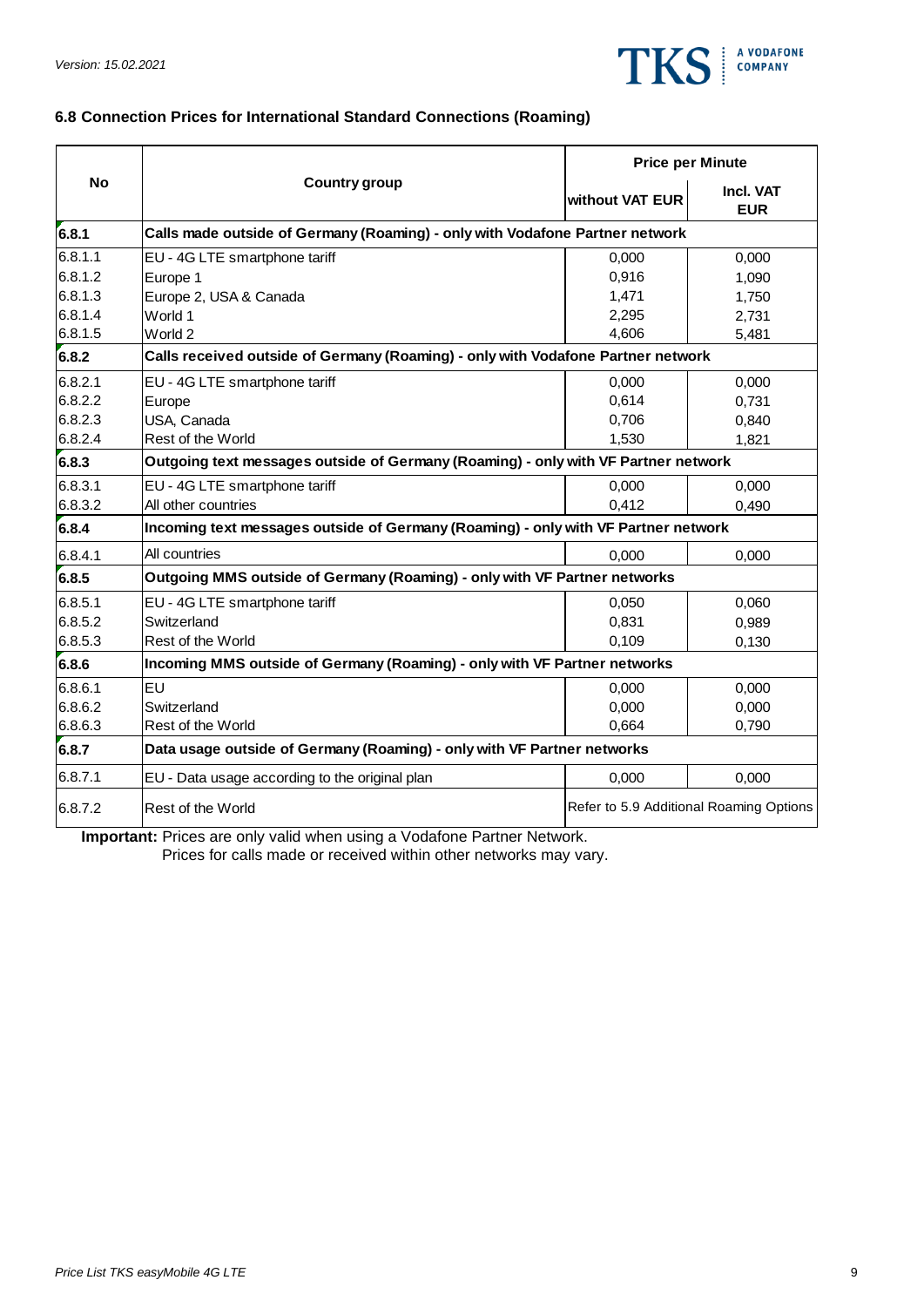

#### **6.9 Additional Roaming Options**

|       |                                                               | <b>Price</b> |            | <b>Activation Price</b> |            |
|-------|---------------------------------------------------------------|--------------|------------|-------------------------|------------|
| No.   | <b>Service</b>                                                | without VAT  | incl. VAT  | without VAT             | incl. VAT  |
|       |                                                               | <b>EUR</b>   | <b>EUR</b> | <b>EUR</b>              | <b>EUR</b> |
|       | <b>Additional Options - Roaming</b>                           |              |            |                         |            |
| 6.9.1 | easyTravel Day Turkey, Switzerland, USA & Canada,<br>dailv    | 5,04         | 6,00       | 0,00                    | 0,00       |
| 6.9.2 | easyTravel Week Turkey, Switzerland, USA & Canada,<br>lweeklv | 16,80        | 19.99      | 0,00                    | 0,00       |
| 6.9.3 | ReisePaket World Day****, daily                               | 6,71         | 7.98       | 0,00                    | 0,00       |
| 6.9.4 | ReisePaket World Week****, weekly                             | 25,20        | 29,99      | 0,00                    | 0,00       |

\*\*\*\* only available in listed countries. These options have to be requested in the respective country per SMS by the customer. Price for exceeding the included budgets: € 0.17 per min. (outgoing and incoming calls), per Text, & per MB.

#### **easyTravel EU country list**

Andorra, Austria, Belgium, Bulgaria, Croatia, Cyprus (not including North Cyprus), Czech Republic, Denmark, Estonia, Faroe Islands, Finland, France (not including Monaco), French Guiana, French West Indies, Gibraltar, Great Britain, Greece, Guadeloupe, Guernsey (GB), Hungary, Iceland, Ireland, Isle of Man (GB), Italy, Jersey, La Reunion, Latvia, Liechtenstein, Lithuania, Luxembourg, Malta, Martinique, Netherlands, Norway, Poland, Portugal, Romania, San Marino, Slovenia, Slovakia, Spain, and Sweden

#### **Reisepaket World country list**

Afghanistan, Albania, Algeria, Anguilla, Antigua and Barbuda, Argentina, Armenia, Aruba, Australia, Azerbaijan, Bahrain, Bangladesh, Barbados, Belarus, Bermuda, Brazil, British Virgin Islands, Bosnia and Herzegovina, Brunei, Cambodia, Cayman Island, Chile, China, Colombia, Costa Rica, Curacao (Netherlands Antilles), Democratic Republic of the Congo, Dominica, Dominican Republic, Ecuador, Egypt, EL Salvador, Fiji, Georgia, Ghana, Grenada, Guatemala, Guyana, Haiti, Honduras, Hong Kong, India, Indonesia, Iran (Islamic Republic of), Iraq, Israel, Jamaica, Japan, Jordan, Kazakhstan, Kenya, Kosovo, Kuwait, Kyrgyzstan, Lesotho, Macao, Northern Macedonia, Malaysia, Mexico, Mongolia, Montenegro, Morocco, Moldova, Mozambique, Myanmar, New Zealand, Niger, Nigeria, Nicaragua, Qatar, Oman, Pakistan, Palestinian Territory, Panama, Paraguay, Peru, Philippines, Puerto Rico, Russia, Rwanda, Saint Kitts and Nevis, Saint Lucia, Saint Vincent, Saudi Arabia, Serbia, Singapore, South Africa, South Korea, Sri Lanka, Surinam, Tajikistan, Tanzania, Taiwan, Thailand, Trinidad and Tobago, Tunisia, Turks and Caicos Islands, Ukraine, Uruguay, United Arab Emirates, and Zambia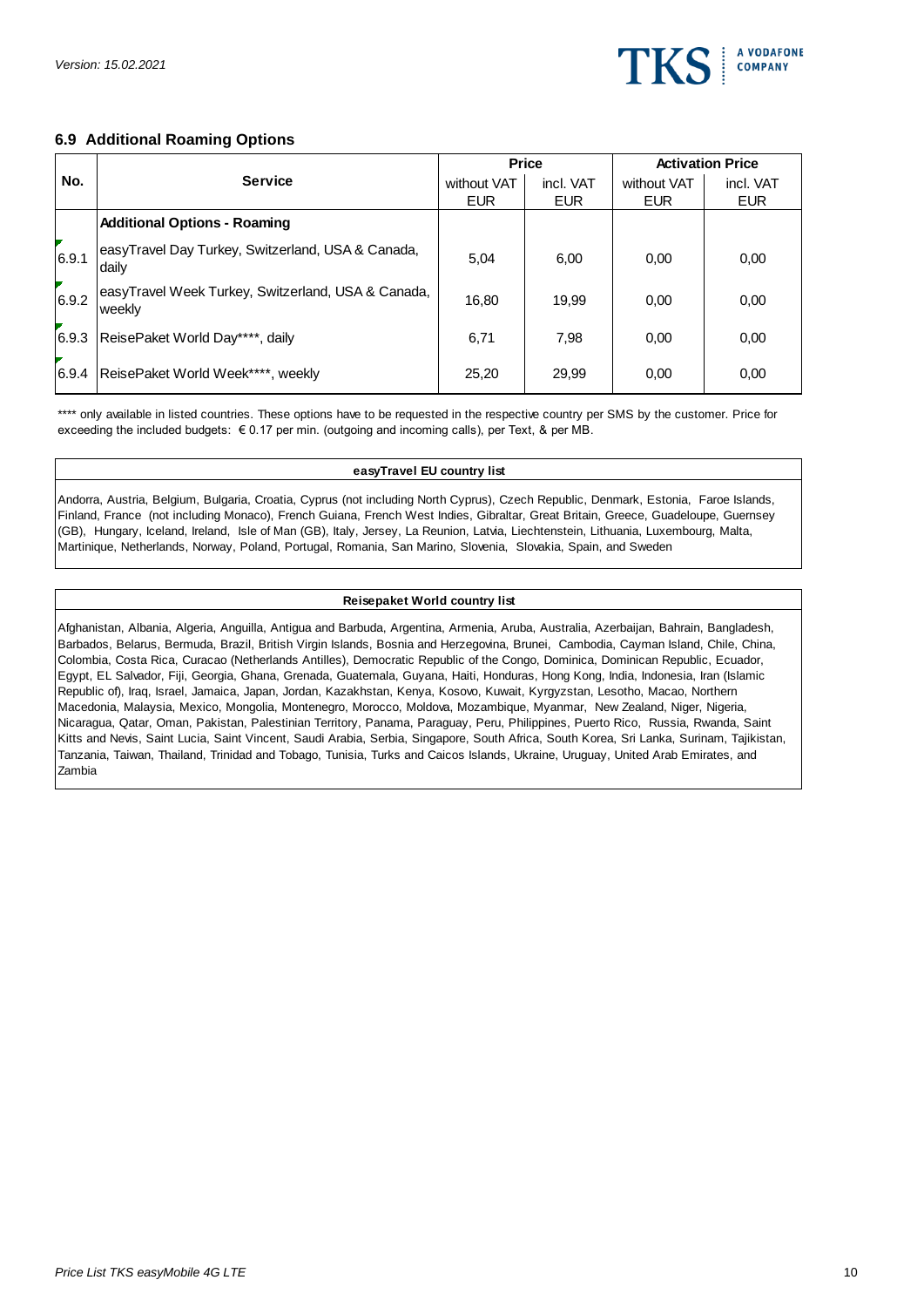

# **6.10 Country Overview**

| No             | <b>Country</b>                                  | Zone for<br><b>International calls</b> | Country group for<br>outgoing calls<br>(Roaming) | Country group for<br>incoming calls<br>(Roaming) | Zone for<br>data usage<br>(Roaming) |
|----------------|-------------------------------------------------|----------------------------------------|--------------------------------------------------|--------------------------------------------------|-------------------------------------|
| 1              | Afghanistan                                     | Rest of the World                      | World 1                                          | Rest of the World                                | 3                                   |
| $\overline{c}$ | Albania                                         | Zone 2 (Europe)                        | Europe 2, USA & Canada                           | Europe                                           | $\overline{c}$                      |
| 3              | Algeria                                         | Zone 2 (Europe)                        | World 1                                          | Europe                                           | 3                                   |
| 4              | Andorra                                         | Zone 2 (Europe)                        | Europe 1                                         | Europe                                           |                                     |
| 5              | Angola                                          | Rest of the World                      | World 1                                          | Rest of the World                                | 3                                   |
| 6              | Antigua & Barbuda                               | Rest of the World                      | World 2                                          | Rest of the World                                | 4                                   |
| 7              | Argentina                                       | Rest of the World                      | World 1                                          | Rest of the World                                | $\ensuremath{\mathsf{3}}$           |
| 8              | Armenia                                         | Rest of the World                      | World 1                                          | Rest of the World                                | 3                                   |
| 9              | Aruba                                           | Rest of the World                      | World 1                                          | Rest of the World                                |                                     |
| 10             | Australia                                       | Rest of the World                      | World 1                                          | Rest of the World                                | 3                                   |
| 11             | Austria                                         | Zone 1 (EU)                            | EU                                               | EU                                               | EU                                  |
| 12             | Autonomous Palestinian                          | Zone 2 (Europe)                        | World 1                                          | Europe                                           | 3                                   |
| 13             | Azerbaijan                                      | Rest of the World                      | World 2                                          | Rest of the World                                | $\overline{4}$                      |
| 14             | <b>Bahamas</b>                                  | Rest of the World                      | World 2                                          | Rest of the World                                | 3                                   |
| 15             | <b>Bahrain</b>                                  | Rest of the World                      | World 1                                          | Rest of the World                                | $\ensuremath{\mathsf{3}}$           |
| 16             | Bangladesh                                      | Rest of the World                      | World 2                                          | Rest of the World                                | $\overline{4}$                      |
| 17             | <b>Barbados</b>                                 | Rest of the World                      | World 1                                          | Rest of the World                                | $\ensuremath{\mathsf{3}}$           |
| 18             | <b>Belarus</b>                                  | Zone 2 (Europe)                        | World 1                                          | Europe                                           | 3                                   |
| 19             | Belgium                                         | Zone 1 (EU)                            | EU                                               | EU                                               | EU                                  |
| 20             | <b>Belize</b>                                   | Rest of the World                      | World 2                                          | Rest of the World                                |                                     |
| 21             | <b>Benin</b>                                    | Rest of the World                      | World 2                                          | Rest of the World                                | 4                                   |
| 22             | Bermuda                                         | Rest of the World                      | World 1                                          | Rest of the World                                | 3                                   |
| 23             | <b>Bhutan</b>                                   | Rest of the World                      | World 2                                          | Rest of the World                                |                                     |
| 24             | <b>Bolivia</b>                                  | Rest of the World                      | World 1                                          | Rest of the World                                | 3                                   |
| 25             | Bosnia and Herzegovina                          | Zone 2 (Europe)                        | Europe 2, USA & Canada                           | Europe                                           | $\overline{2}$                      |
| 27             | <b>Botswana</b>                                 | Rest of the World                      | World 1                                          | Rest of the World                                |                                     |
| 28             | Brazil                                          | Rest of the World                      | World 1                                          | Rest of the World                                | 3                                   |
| 29             | <b>British Virgin Islands</b>                   | Rest of the World                      | World 1                                          | Rest of the World                                |                                     |
| 30             | <b>Brunei</b>                                   | Rest of the World                      | World 1                                          | Rest of the World                                | 3                                   |
| 32             | <b>Bulgaria</b>                                 | Zone 1 (EU)                            | EU                                               | EU                                               | EU                                  |
| 33             | <b>Burkina Faso</b>                             | Rest of the World                      | World 1                                          | Rest of the World                                | 3                                   |
| 34             | <b>Burundi</b>                                  | Rest of the World                      | World 1                                          | Rest of the World                                |                                     |
| 35             | Cambodia                                        | Rest of the World                      | World 2                                          | Rest of the World                                | $\overline{4}$                      |
| 36             | Cameroon                                        | Rest of the World                      | World 1                                          | Rest of the World                                | 3                                   |
| 37             | Canada                                          | USA/Canada                             | Europe 2, USA & Canada                           | USA/Canada                                       | $\overline{c}$                      |
| 38             | Cape Verde Islands                              | Rest of the World                      | World 2                                          | Rest of the World                                | $\mathsf 3$                         |
| 40             | Cayman Island                                   | Rest of the World                      | World 1                                          | Rest of the World                                | $\ensuremath{\mathsf{3}}$           |
| 41             | Chad                                            | Rest of the World                      | World 2                                          | Rest of the World                                | 4                                   |
| 42             | Chile                                           | Rest of the World                      | World 1                                          | Rest of the World                                | $\ensuremath{\mathsf{3}}$           |
| 43             | China                                           | Rest of the World                      | World 1                                          | Rest of the World                                | $\ensuremath{\mathsf{3}}$           |
| 44             | Colombia                                        | Rest of the World                      | World 1                                          | Rest of the World                                | $\ensuremath{\mathsf{3}}$           |
| 45             | Dem Republic of Congo                           | Rest of the World                      | World 1                                          | Rest of the World                                | $\mathsf 3$                         |
| 46             | Costa Rica                                      | Rest of the World                      | World 1                                          | Rest of the World                                | 3                                   |
| 48             | Croatia                                         | Zone 1 (EU)                            | EU                                               | EU                                               | EU                                  |
| 49             | Cuba                                            | Rest of the World                      | World 2                                          | Rest of the World                                | $\overline{4}$                      |
| 50             | Curacao                                         | Rest of the World                      | World 1                                          | Rest of the World                                |                                     |
| 51             | <b>Netherland Antilles</b>                      | Rest oft he World                      | World 1                                          | Rest of the World                                | 3                                   |
| 52             | Cyprus (excl. Turkish<br>Republic North Cyprus) | Zone 1 (EU)                            | EU                                               | EU                                               | EU                                  |
| 53             | Czech Republic                                  | Zone 1 (EU)                            | EU                                               | EU                                               | EU                                  |
| 54             | Denmark                                         | Zone 1 (EU)                            | EU                                               | EU                                               | EU                                  |
| 56             | Djibouti                                        | Rest of the World                      | World 1                                          | Rest of the World                                | $\blacksquare$                      |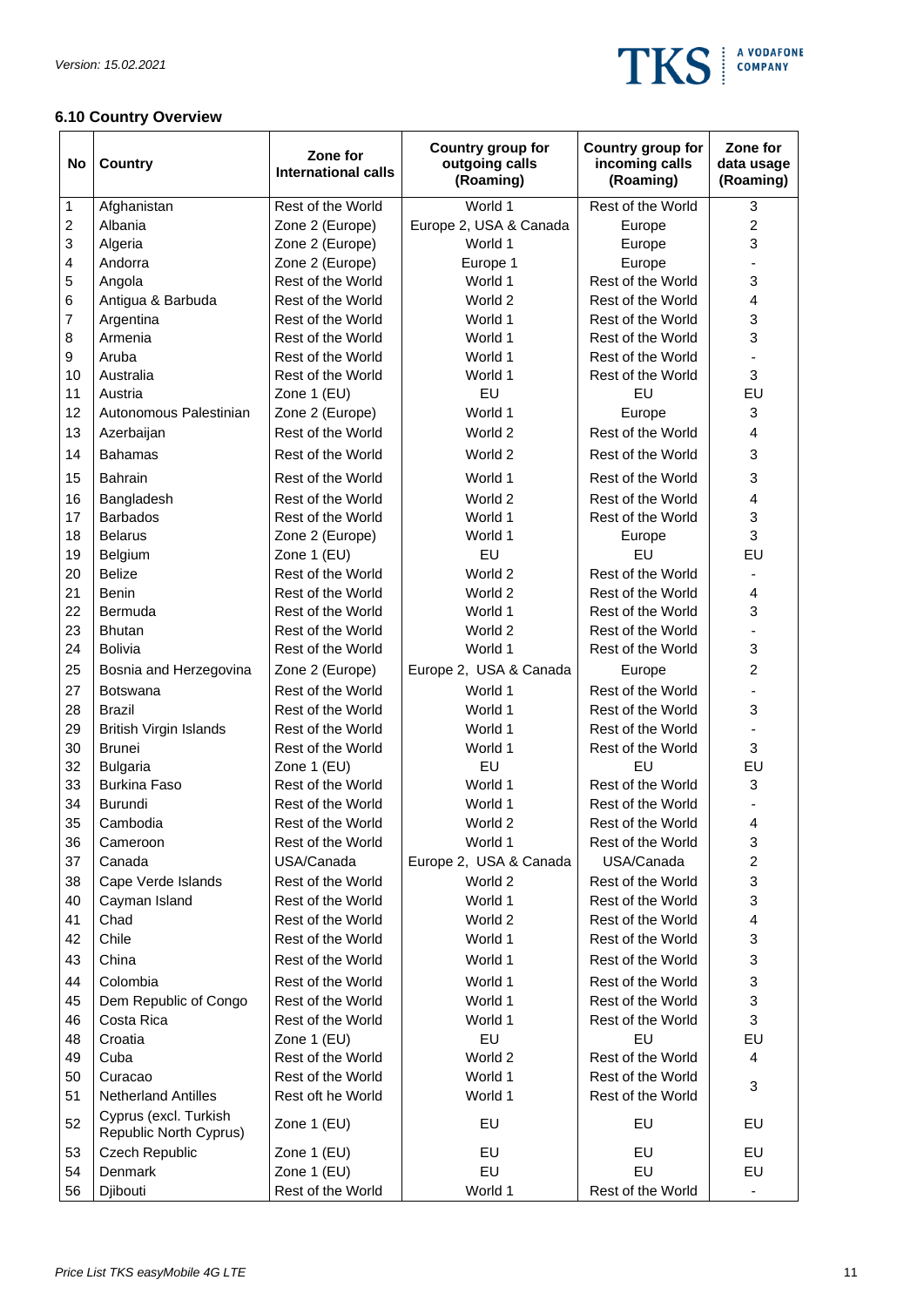

| <b>No</b>  | <b>Country</b>            | Zone for<br><b>International calls</b> | Country group for<br>outgoing calls<br>(Roaming) | Country group for<br>incoming calls<br>(Roaming) | Zone for<br>data usage<br>(Roaming)           |
|------------|---------------------------|----------------------------------------|--------------------------------------------------|--------------------------------------------------|-----------------------------------------------|
| 57         | Dominican Republic        | Rest of the World                      | World 1                                          | Rest of the World                                | 3                                             |
| 58         | East Timor                | Rest of the World                      | World 1                                          | Rest of the World                                |                                               |
| 59         | Ecuador                   | Rest of the World                      | World 1                                          | Rest of the World                                | 3                                             |
| 60         | Egypt                     | Zone 2 (Europe)                        | World 1                                          | Europe                                           | 3                                             |
| 61         | El Salvador               | Rest of the World                      | World 1                                          | Rest of the World                                |                                               |
| 63         | <b>Equatorial Guinea</b>  | Rest of the World                      | World 2                                          | Rest of the World                                | $\overline{4}$                                |
| 64         | Estonia                   | Zone 1 (EU)                            | EU                                               | EU                                               | EU                                            |
| 65         | Ethiopia                  | Rest of the World                      | World 1                                          | Rest of the World                                |                                               |
| 66         | Faroe Islands             | Zone 2 (Europe)                        | Europe 1                                         | Europe                                           | 1                                             |
| 67         | Fiji                      | Rest of the World                      | World 1                                          | Rest of the World                                | 3                                             |
| 68         | Finland                   | Zone 1 (EU)                            | EU                                               | EU                                               | EU                                            |
| 69         | France                    | Zone 1 (EU)                            | EU                                               | EU                                               | EU                                            |
| 71         | <b>French Guiana</b>      | EU                                     | EU                                               | EU                                               | EU                                            |
| 72         | French Polynesia          | Rest of the World                      | World 2                                          | Rest of the World                                | $\overline{4}$                                |
| 73         | <b>French West Indies</b> | EU                                     | EU                                               | EU                                               | EU                                            |
| 74         | Gabon                     | Rest of the World                      | World 1                                          | Rest of the World                                | 3                                             |
| 75         | Gambia                    | Rest of the World                      | World 1                                          | Rest of the World                                |                                               |
| 76         | Georgia                   | Rest of the World                      | World 1                                          | Rest of the World                                | $\ensuremath{\mathsf{3}}$                     |
| 77         | Ghana                     | Rest of the World                      | World 1                                          | Rest of the World                                | 3                                             |
| 79         | Gibraltar                 | EU                                     | EU                                               | EU                                               | EU                                            |
| 80         | <b>Great Britain</b>      | Zone 1 (EU)                            | EU                                               | EU                                               | EU                                            |
| 81         | Greece                    | Zone 1 (EU)                            | EU                                               | EU                                               | EU                                            |
| 82         | Greenland                 | EU                                     | Europe 1                                         | Rest of the World                                |                                               |
| 83         | Guadeloupe                | EU                                     | EU                                               | EU                                               | EU                                            |
| 84         | Guam                      | Rest of the World                      | World 1                                          | Rest of the World                                | $\ensuremath{\mathsf{3}}$                     |
| 85         | Guatemala                 | Rest of the World                      | World 1                                          | Rest of the World                                | 3                                             |
| 87         | Guernsey (GB)             | Zone 2 (Europe)                        | Europe 1                                         | Europe                                           | 1                                             |
| 88         | Guinea                    | Rest of the World                      | World 1                                          | Rest of the World                                |                                               |
| 89         | Guyana                    | Rest of the World                      | World 1                                          | Rest of the World                                | 3                                             |
| 90         | Honduras                  | Rest of the World                      | World 1                                          | Rest of the World                                | 3                                             |
| 91         | Hongkong                  | Rest of the World                      | World 1                                          | Rest of the World                                | $\ensuremath{\mathsf{3}}$                     |
| 92         | Hungary                   | Zone 1 (EU)                            | EU                                               | EU                                               | EU                                            |
| 94         | Iceland                   | Zone 1 (EU)                            | EU                                               | EU                                               | EU                                            |
| 95         | India                     | Rest of the World                      | World 1                                          | Rest of the World                                | 3                                             |
| 96         | Indonesia                 | Rest of the World                      | World 2                                          | Rest of the World                                | $\overline{\mathbf{4}}$                       |
| 97         | Iran                      | Rest of the World                      | World 1                                          | Rest of the World                                | $\ensuremath{\mathsf{3}}$                     |
| 98         | Iraq                      | Rest of the World                      | World 1                                          | Rest of the World                                | 3                                             |
| 99         | Ireland                   | Zone 1 (EU)                            | EU                                               | EU                                               | EU                                            |
| 100        | Isle of Man (GB)          | Zone 2 (Europe)                        | Europe 1                                         | Europe                                           | 1                                             |
| 102        | Israel                    | Zone 2 (Europe)                        | World 1                                          | Europe                                           | 3                                             |
| 103        | Italy                     | Zone 1 (EU)                            | EU                                               | EU                                               | EU                                            |
| 104        | <b>Ivory Coast</b>        | Rest of the World                      | World 1                                          | Rest of the World                                | 3                                             |
| 105        | Jamaica                   | Rest of the World                      | World 1                                          | Rest of the World                                | 3                                             |
| 106        | Japan                     | Rest of the World                      | World 1                                          | Rest of the World                                | $\ensuremath{\mathsf{3}}$                     |
| 107        | Jersey (GB)               | Zone 2 (Europe)                        | Europe 1                                         | Europe                                           | 1                                             |
| 109        | Jordan                    | Zone 2 (Europe)                        | World 1                                          | Europe                                           | 3                                             |
| 110        | Kazakhstan                | Rest of the World<br>Rest of the World | World 1                                          | Rest of the World                                | 3                                             |
| 111        | Kenya                     |                                        | World 2                                          | Rest of the World                                | 4                                             |
| 112<br>113 | Kosovo<br>Kuwait          | Zone 2 (Europe)<br>Rest of the World   | Europe 2, USA & Canada<br>World 1                | Europe<br>Rest of the World                      | $\boldsymbol{2}$<br>$\ensuremath{\mathsf{3}}$ |
| 114        | Kyrgyzstan                | Rest of the World                      | World 1                                          | Rest of the World                                | 3                                             |
| 115        | La Reunion                | Rest of the World                      | EU                                               | EU                                               | EU                                            |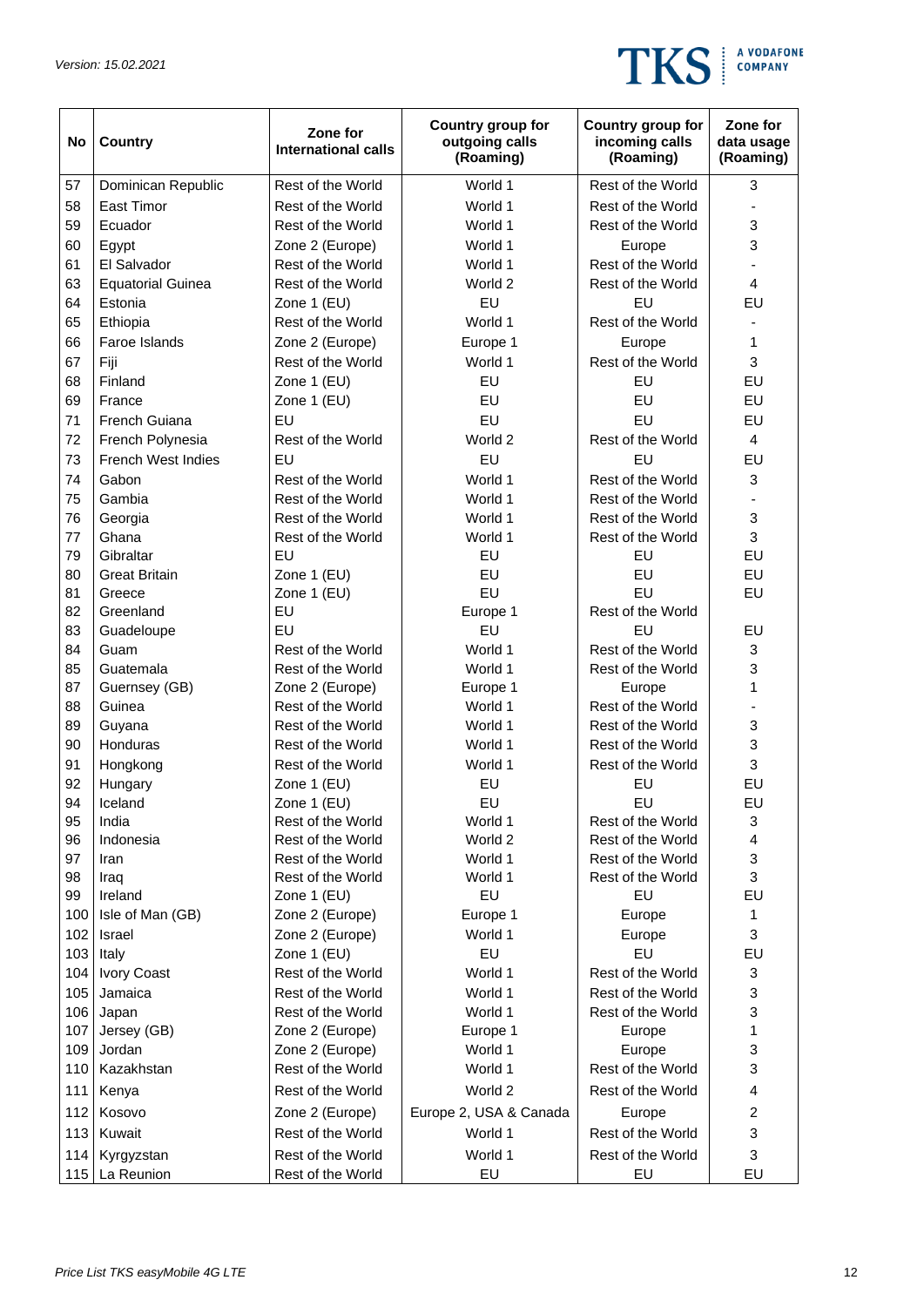

| No  | <b>Country</b>              | Zone for<br><b>International calls</b> | Country group for<br>outgoing calls<br>(Roaming) | Country group for<br>incoming calls<br>(Roaming) | Zone for<br>data usage<br>(Roaming) |
|-----|-----------------------------|----------------------------------------|--------------------------------------------------|--------------------------------------------------|-------------------------------------|
| 117 | Laos                        | Rest of the World                      | World 1                                          | Rest of the World                                |                                     |
| 118 | Latvia                      | Zone 1 (EU)                            | EU                                               | EU                                               | EU                                  |
| 119 | Lebanon                     | Zone 2 (Europe)                        | World 1                                          | Europe                                           |                                     |
| 120 | Lesotho                     | Rest of the World                      | World 1                                          | Rest of the World                                | 3                                   |
| 121 | Liberia                     | Rest of the World                      | World 1                                          | Rest of the World                                | 3                                   |
| 122 | Libya                       | Zone 2 (Europe)                        | World 1                                          | Europe                                           | 3                                   |
| 123 | Liechtenstein               | Zone 1 (EU)                            | EU                                               | EU                                               | EU                                  |
| 125 | Lithuania                   | Zone 1 (EU)                            | EU                                               | EU                                               | EU                                  |
| 126 | Luxembourg                  | Zone 1 (EU)                            | EU                                               | EU                                               | EU                                  |
| 127 | Macau                       | Rest of the World                      | World 1                                          | Rest of the World                                | 3                                   |
| 128 | Macedonia                   | Zone 2 (Europe)                        | Europe 2, USA & Canada                           | Europe                                           | $\overline{2}$                      |
| 129 | Madagascar                  | Rest of the World                      | World 1                                          | Rest of the World                                | 3                                   |
| 130 | Malawi                      | Rest of the World                      | World 1                                          | Rest of the World                                | 3                                   |
| 132 | Malaysia                    | Rest of the World                      | World 1                                          | Rest of the World                                | 3                                   |
| 133 | Mali                        | Rest of the World                      | World 1                                          | Rest of the World                                | 3                                   |
| 134 | Malta                       | Zone 1 (EU)                            | EU                                               | EU                                               | EU                                  |
| 135 | <b>Maritime Services</b>    | Rest of the World                      | World 2                                          | Rest of the World                                | $\overline{4}$                      |
| 136 | Martinique                  | EU                                     | EU                                               | EU                                               | EU                                  |
| 137 | Mauritania                  | Rest of the World                      | World 1                                          | Rest of the World                                |                                     |
| 138 | Mauritius                   | Rest of the World                      | World 2                                          | Rest of the World                                | 4                                   |
| 140 | Mexico                      | Rest of the World                      | World 2                                          | Rest of the World                                | 4                                   |
| 141 | Moldova                     | Zone 2 (Europe)                        | Europe 2, USA & Canada                           | Europe                                           | 2                                   |
| 142 | Monaco                      | Rest of the World                      | Europe 1                                         | Europe                                           | 1                                   |
| 143 | Mongolia                    | Rest of the World                      | World 2                                          | Rest of the World                                | 4                                   |
| 144 | Montenegro                  | Zone 2 (Europe)                        | World 2                                          | Europe                                           | 4                                   |
| 145 | Morocco                     | Zone 2 (Europe)                        | World 1                                          | Europe                                           | 3                                   |
| 146 | Mozambique                  | Rest of the World                      | World 2                                          | Rest of the World                                | 4                                   |
| 148 | Myanmar                     | Rest of the World                      | World 1                                          | Rest of the World                                | 3                                   |
| 149 | Namibia                     | Rest of the World                      | World 1                                          | Rest of the World                                | 3                                   |
| 150 | Nepal                       | Rest of the World                      | World 1                                          | Rest of the World                                | 3                                   |
| 151 | <b>Netherlands</b>          | Zone 1 (EU)                            | EU                                               | EU                                               | EU                                  |
| 152 | <b>Netherlands Antilles</b> | Rest of the World                      | World 1                                          | Rest of the World                                | -                                   |
| 153 | New Caledonia               | Rest of the World                      | World 1                                          | Rest of the World                                |                                     |
| 154 | New Zealand                 | Rest of the World                      | World 1                                          | Rest of the World                                | 3                                   |
| 156 | Nicaragua                   | Rest of the World                      | World 2                                          | Rest of the World                                | 4                                   |
| 157 | Niger                       | Rest of the World                      | World 1                                          | Rest of the World                                | 3                                   |
| 158 | Nigeria                     | Rest of the World                      | World 1                                          | Rest of the World                                | 3                                   |
| 159 | Norfolk Island              | Rest of the World                      | World 1                                          | Rest of the World                                |                                     |
| 160 | Norway                      | Zone 1 (EU)                            | EU                                               | EU                                               | EU                                  |
| 161 | Oman                        | Rest of the World                      | World 1                                          | Rest of the World                                | 3                                   |
| 163 | Pakistan                    | Rest of the World                      | World 1                                          | Rest of the World                                | 3                                   |
| 164 | Panama                      | Rest of the World                      | World 1                                          | Rest of the World                                | 3                                   |
| 165 | Papua New Guinea            | Rest of the World                      | World 1                                          | Rest of the World                                | 3                                   |
| 166 | Paraguay                    | Rest of the World                      | World 1                                          | Rest of the World                                | 3                                   |
| 167 | Peru                        | Rest of the World                      | World 1                                          | Rest of the World                                | 3                                   |
| 168 | Philippines                 | Rest of the World                      | World 2                                          | Rest of the World                                | $\overline{\mathbf{4}}$             |
| 169 | Poland                      | Zone 1 (EU)                            | EU                                               | EU                                               | EU                                  |
| 171 | Portugal                    | Zone 1 (EU)                            | EU                                               | EU                                               | EU                                  |
| 172 | Puerto Rico                 | Rest of the World                      | World 1                                          | Rest of the World                                | 3                                   |
| 173 | Qatar                       | Rest of the World                      | World 1                                          | Rest of the World                                | 3                                   |
| 174 | Republic of the Congo       | Rest of the World                      | World 2                                          | Rest of the World                                | 4                                   |
| 175 | Roaming in an Aircraft      | Rest of the World                      | World 2                                          | Rest of the World                                | 4                                   |
| 176 | Romania                     | Zone 1 (EU)                            | EU                                               | EU                                               | EU                                  |